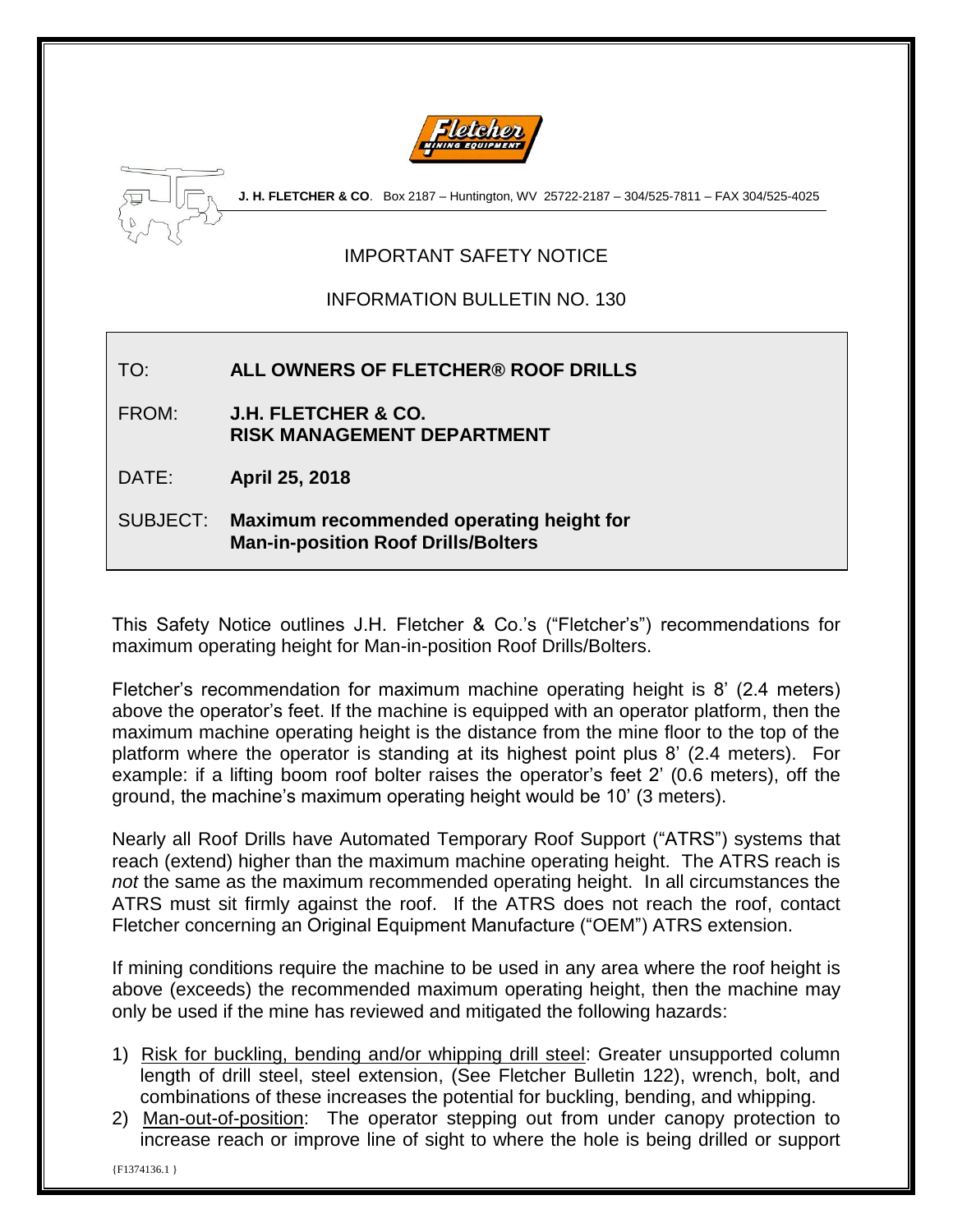installed.

- 3) Man-out-of-position: The operator climbing on the machine outside of the confines of the operating station to increase vertical reach.
- 4) Environmental changes and adverse conditions: Greater exposure to lateral rib and brow hazards on machines that position the operator between the rib and the machine (outside controls).
- 5) Visibility constraints: Reduced visibility because the roof height is higher than the machine lighting system is designed to illuminate.
- 6) Environmental changes and adverse conditions: The ATRS system does not reach or make proper contact with the roof.
- 7) Man-out-of-position: The operator canopy does not travel high enough to allow the operator to comfortably work under the canopy.

Every mine has unique conditions which can change at any time; therefore, other hazards or risks than those listed above may be present or develop at any given time. Fletcher cannot and does not have the opportunity to be informed when those changed or changing conditions exist, or when a mine may encounter increased mining heights.

Before utilizing any machine in conditions that exceed the maximum machine operating parameters, the machine operator must perform a visual inspection of the area to assess and determine all hazards present or which may develop, and address the existing hazards before proceeding to position the roof bolter. Additionally, mine management must instruct operators about changing and hazardous conditions.

All operators that utilize this machine must be trained on how to properly operate the machine and about what additional precautions against safety risks need to be taken at any point in time. For example, additional roof support may need to be installed or supplemental support with jacks, posts or cribs may be necessary. Operators must be skilled and trained in the assessment of and response to hazards that may develop or exist. All training and the training program must be documented and must include attention to risks and hazards, such as those outlined above, as well as those determined by the mine to exist or which develop at any point in time. The training program must also include safety reminders regarding roof bolting machine operation including but not limited to always using hands-off drilling practices.

Fletcher is available to assist in reviewing any supplemental training materials concerning roof bolting machine operation, should the mine request its expertise.

Additionally, Fletcher offers some modifications for machines (such as ATRS extensions, canopy post extensions, or removable platforms) and tools (such as resin inserters) that can be utilized to mitigate against some of the risks outlined in this document. However, in some situations a different roof bolting machine altogether may be required to do the task of roof bolting safely.

Because Fletcher cannot identify all hazards that occur or may develop, it does not recommend use of a machine when mining conditions exceed maximum machine operating parameters. Each operator must follow safe procedures documented in a full risk assessment conducted on-site and in accordance with the MSHA-approved roof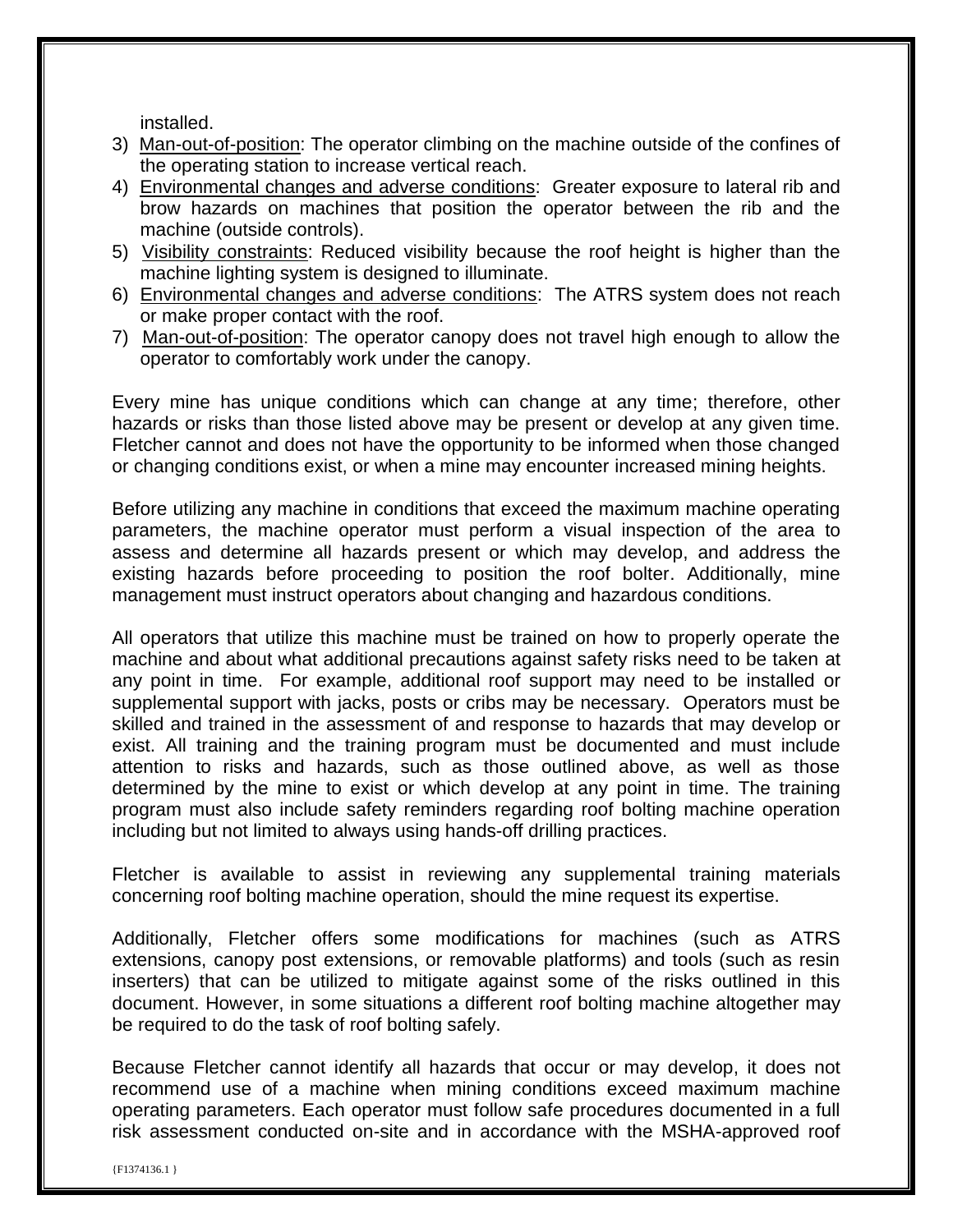control plan.

Please contact Fletcher if you have any questions concerning hazard evaluation and risk assessment, training with respect to higher operating conditions or if you would like Fletcher to quote a machine better suited for the application.

#### **INTRODUCTION OF NEW MACHINE IDENTIFICATION TAG and WARNING**

For many decades Fletcher has installed a welded-on stainless steel machine identification tag on all new and OEM modernized machines. This identification tag usually has been welded on or near the tram compartment. It has informed the customer and user of the machine of the machine type, shipment date, model number, serial number, weight and maximum operating height. The part number for the original tag was/is 19064 and it is shown below.

Beginning in 2012, the 19064 tag was replaced for new and OEM modernized machines and included information concerning the maximum grade in which the machine was designed to be utilized. The part number for this welded-on stainless steel tag was/is 533900 and is shown below.

| J.H. FLETCHER & CO. HUNTINGTON, W.VA.                                      |                   |               |  |
|----------------------------------------------------------------------------|-------------------|---------------|--|
|                                                                            |                   |               |  |
|                                                                            |                   | DATE          |  |
|                                                                            |                   |               |  |
| <b>MODEL</b>                                                               | <b>SERIAL NO.</b> | <b>WEIGHT</b> |  |
| THIS MACHINE IS MANUFACTURED AND DESIGNED FOR:                             |                   |               |  |
| <b>MINIMUM MINE HEIGHT</b>                                                 |                   |               |  |
| <b>MAXIMUM MINE HEIGHT</b>                                                 |                   |               |  |
| <b>MINIMUM MINE WIDTH</b><br><b>MAXIMUM MINE WIDTH</b>                     |                   |               |  |
| ALWAYS FOLLOW THE CURRENT ROOF CONTROL PLAN                                |                   |               |  |
| FOR YOUR SECTION, INAPPROPRIATE APPLICATION                                |                   |               |  |
| OF MACHINE CAN CAUSE SERIOUS INJURY OR DEATH.<br><b>PART NUMBER: 19064</b> |                   |               |  |
|                                                                            |                   |               |  |

JHF# 19064 USED UP TO 2012 JHF# 533900 USED FROM 2012-2018

| J.H. FLETCHER & CO.<br>HUNTINGTON, W.V.                                                                                                     |                     |                        |
|---------------------------------------------------------------------------------------------------------------------------------------------|---------------------|------------------------|
|                                                                                                                                             | <b>MACHINE TYPE</b> | <b>DATE</b>            |
| <b>MODEL</b>                                                                                                                                | <b>SERIAL NO.</b>   | <b>WEIGHT</b>          |
| THIS MACHINE IS DESIGNED AND<br><b>MANUFACTURED FOR:</b>                                                                                    |                     |                        |
| <b>MAXIMUM MINE HEIGHT</b>                                                                                                                  |                     |                        |
| <b>MAXIMUM GRADE</b>                                                                                                                        |                     |                        |
| ALWAYS FOLLOW THE CURRENT ROOF CONTROL PLAN<br>FOR YOUR SECTION, INAPPROPRIATE APPLICATION<br>OF MACHINE CAN CAUSE SERIOUS INJURY OR DEATH. |                     |                        |
|                                                                                                                                             |                     | <b>PART NO: 533900</b> |

Effective in 2018, Fletcher has redesigned the machine identification tag and assigned a new part number: 603537. This new tag includes the traditional operator manual (OM) warning for any user of the machine plus an additional warning that instructs the operator to seek information in the operator's manual, (OM), concerning use of the machine in applications which exceed the maximum operating height: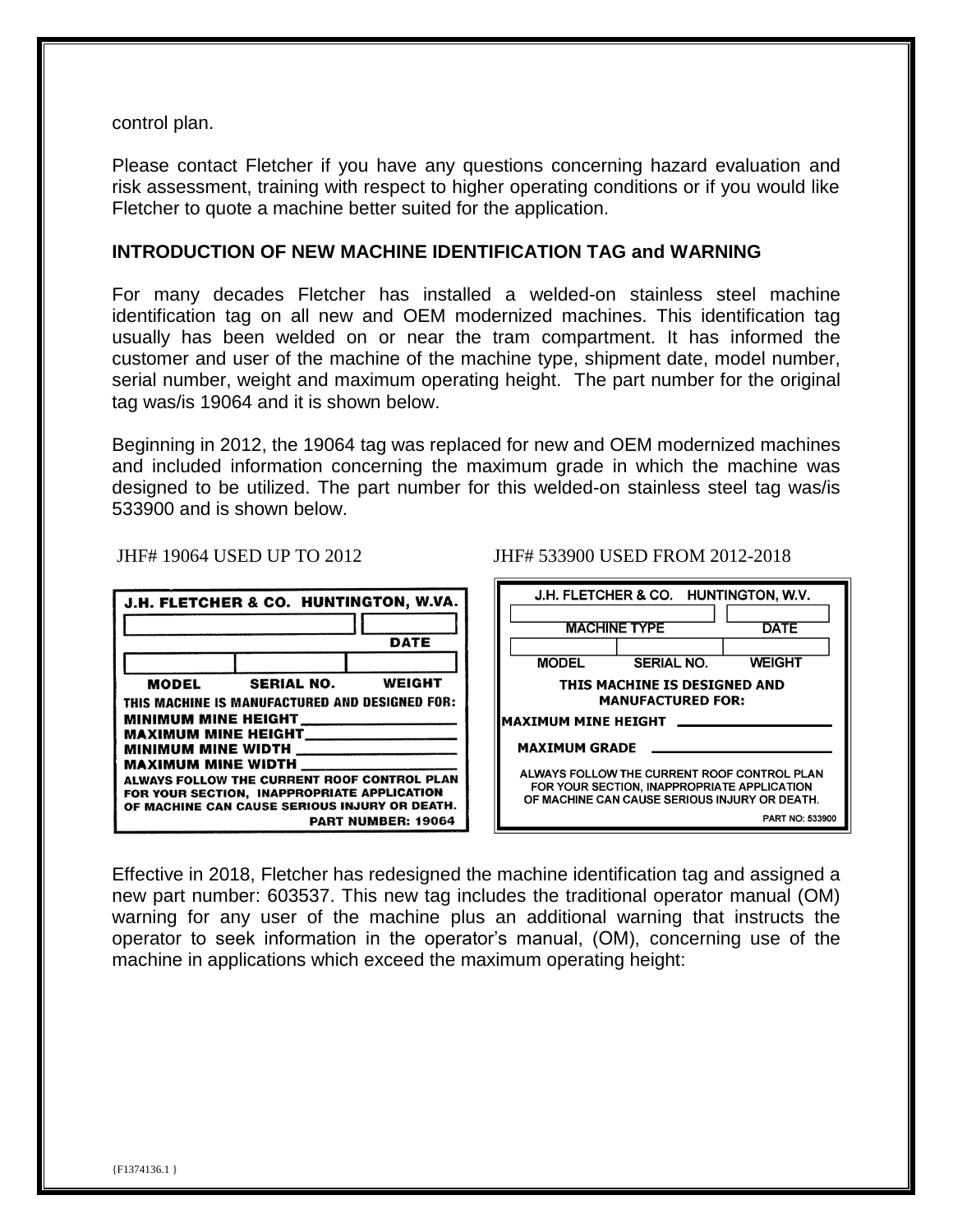#### JHF# 603537 NEW STANDARD 2018 -

| J.H. FLETCHER & CO. HUNTINGTON, W.V.                                                                 |                   |                        |
|------------------------------------------------------------------------------------------------------|-------------------|------------------------|
|                                                                                                      |                   |                        |
| <b>MACHINE TYPE</b>                                                                                  |                   | <b>DATE</b>            |
|                                                                                                      |                   |                        |
| <b>MODEL</b>                                                                                         | <b>SERIAL NO.</b> | <b>WEIGHT</b>          |
| <b>WARNING</b>                                                                                       |                   |                        |
|                                                                                                      |                   |                        |
| <b>MAXIMUM MACHINE OPERATING HEIGHT</b>                                                              |                   |                        |
| MAXIMUM MACHINE OPERATING GRADE                                                                      |                   |                        |
| USING THIS MACHINE FOR CONDITIONS EXCEEDING THOSE                                                    |                   |                        |
| LISTED ON THIS TAG COULD RESULT IN SERIOUS INJURY                                                    |                   |                        |
| OR DEATH. REVIEW YOUR OM, ROOF CONTROL PLANS, AND<br>DISCUSS WITH MINE MANAGEMENT BEFORE PROCEEDING. |                   |                        |
| JH FLETCHER & CO. ®                                                                                  |                   | <b>PART NO: 607537</b> |

All machines manufactured and shipped prior to 2018 must have warning tag number 603538 added to the machine identification tag. Fletcher is providing this warning tag to be affixed close to the machine identification and serial number tag but not such that it obscures or blocks the ability to read the original tag.

JHF# 603538

TO BE INSTALLED ON MACHINES MANUFACTURED AND SHIPPED BEFORE 2018



This bulletin and the information provided should be posted prominently on your mine's bulletin board, placed in the machine mounted operator's manual holder, (staple it to the existing machine operator manual) and provided to all roof bolting machine operators. If you have misplaced or do not have a current operator`s manual, contact our Risk Management Department and a new manual specific to your machine's serial number will be provided free of charge.

This information is vitally important for an operator to read, understand and follow. Failure to do so could result in severe injury or death.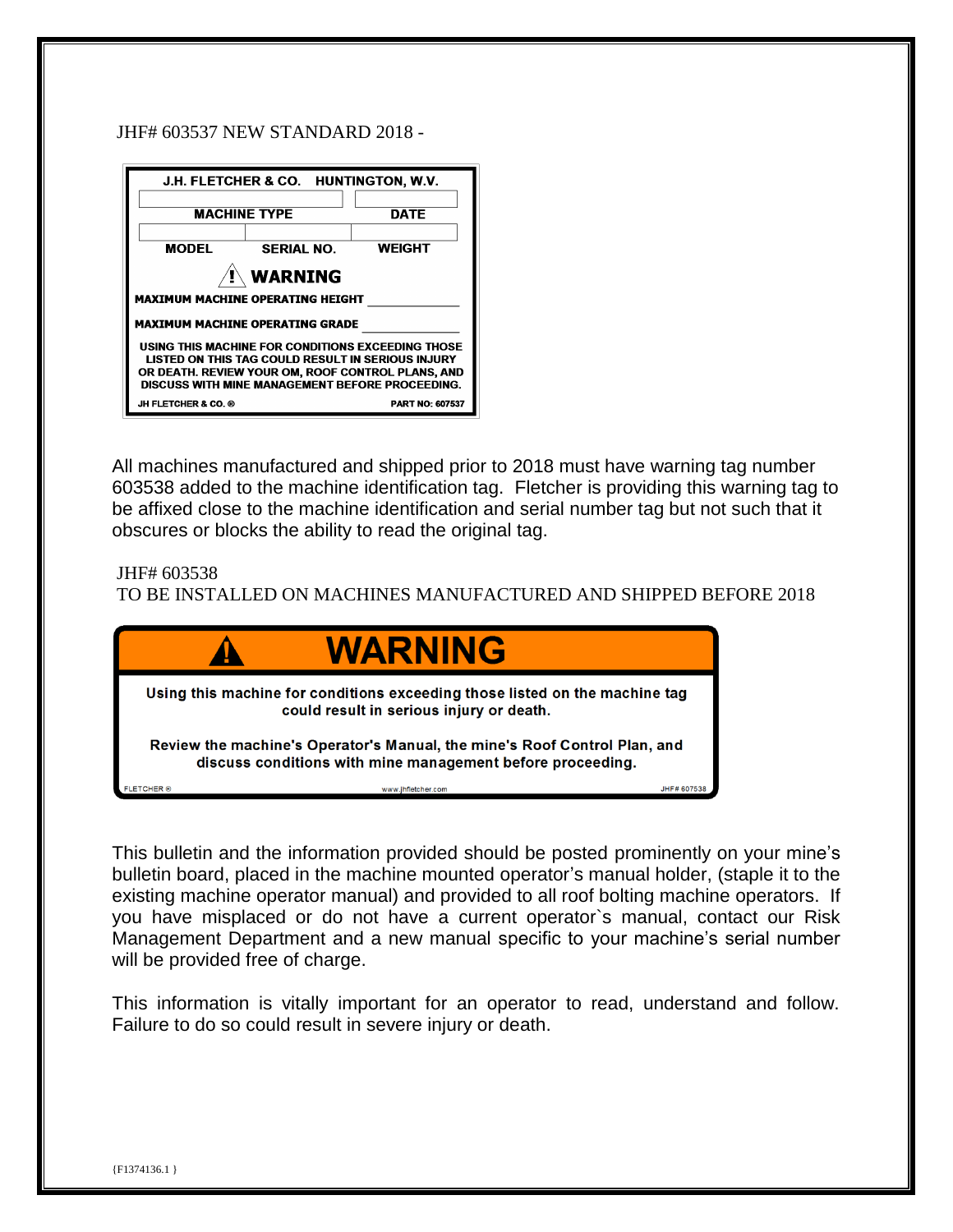#### **VERIFICATION**

If you own a Fletcher man-in-position roof bolter please complete the form (see attached) and return to us, so that we can send you the proper warning tag and operator's literature that identifies the hazards that must be addressed when it is necessary to use the machine in operating heights that exceeds the parameters indicated in this bulletin and/or on the nameplate. If you do not own the man-in-position roof bolter, complete the form so that we can ensure this document gets into the new owners hands.

Fletcher encourages all operators and owners to contact Fletcher with questions about these, or any, subjects concerning the operation of our equipment. You may call your Fletcher Field Representative or the Fletcher office directly at any time. Also, visit our website at www.jhfletcher.com to review all previous Newsletters and Bulletins issued by Fletcher on these, and other, important safety and machine operation subjects.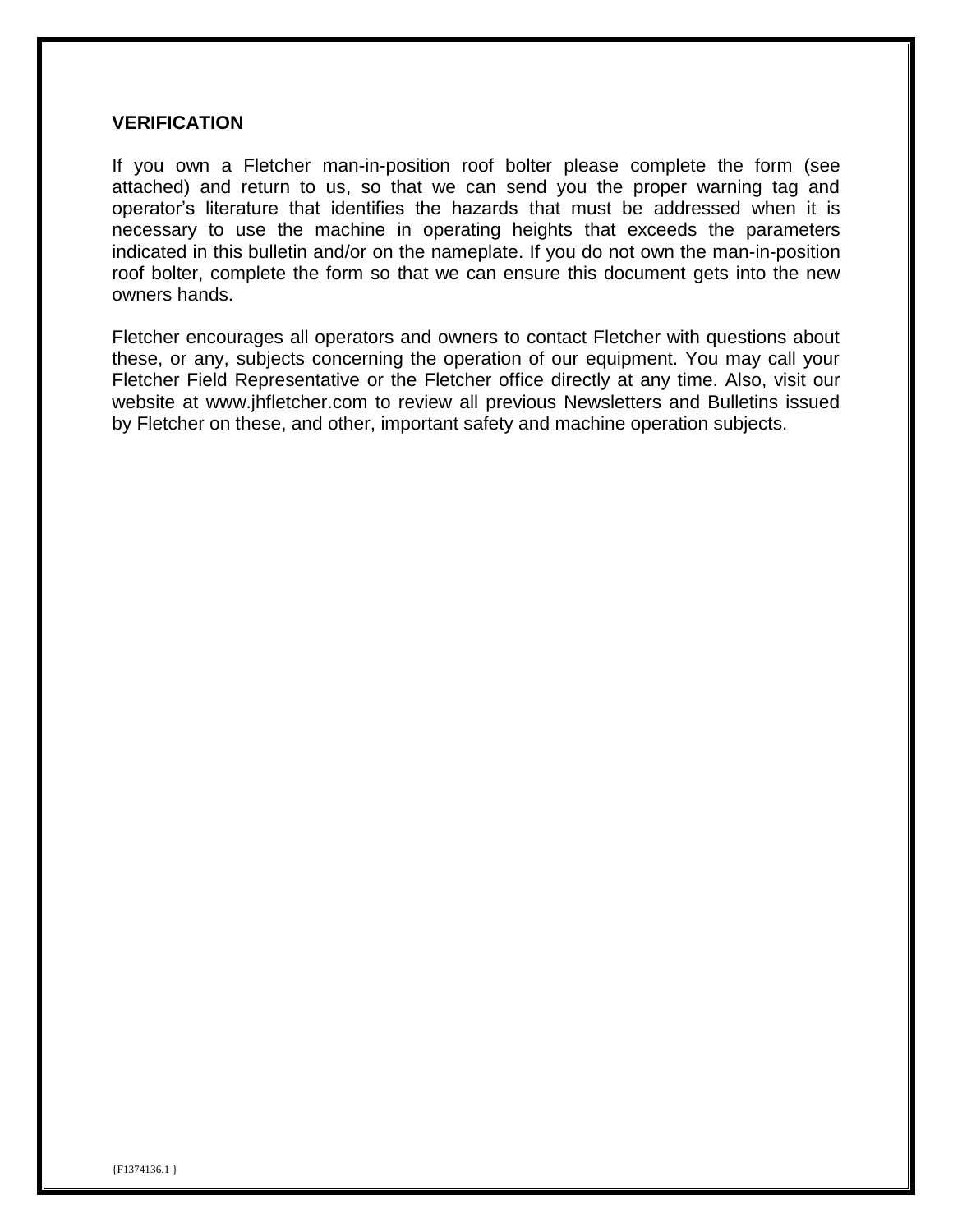## **MACHINE OPERATING PARAMETERS TAG VERIFICATION FORM**

Printed Name

\_\_\_\_\_\_\_\_\_\_\_\_\_\_\_\_\_\_\_\_\_\_\_\_\_\_\_\_\_\_\_\_ Signature

\_\_\_\_\_\_\_\_\_\_\_\_\_\_\_\_\_\_\_\_\_\_\_\_\_\_\_\_\_\_\_\_

Title: \_\_\_\_\_\_\_\_\_\_\_\_\_\_\_\_\_\_\_\_\_\_\_\_\_\_\_\_\_\_\_\_ Name of Company: \_\_\_\_\_\_\_\_\_\_\_\_\_\_\_\_\_\_\_\_\_\_\_\_\_\_\_\_\_\_\_\_ Address: \_\_\_\_\_\_\_\_\_\_\_\_\_\_\_\_\_\_\_\_\_\_\_\_\_\_\_\_\_\_\_\_

Phone: \_\_\_\_\_\_\_\_\_\_\_\_\_\_\_\_\_\_\_\_\_\_\_\_\_\_\_\_\_\_\_\_

- ( ) Our company owns a Fletcher man-in-position roof bolter and needs waring tag part number 603538.
- ( ) Our company owns a Fletcher man-in-position roof bolter missing its operator's manual and is requesting a replacement.
- ( ) Our company is not affected by this bulletin.

| <b>MODEL</b> | <b>SERIAL NO.</b> | <b>REQUESTING TAG NUMBER</b><br>603538 | <b>REQUESTING NEW</b><br><b>OPERATOR'S MANUAL</b> |
|--------------|-------------------|----------------------------------------|---------------------------------------------------|
|              |                   |                                        |                                                   |
|              |                   |                                        |                                                   |
|              |                   |                                        |                                                   |
|              |                   |                                        |                                                   |
|              |                   |                                        |                                                   |
|              |                   |                                        |                                                   |
|              |                   |                                        |                                                   |
|              |                   |                                        |                                                   |
|              |                   |                                        |                                                   |
|              |                   |                                        |                                                   |

### PLEASE SEE PAGE TWO OF THIS FORM